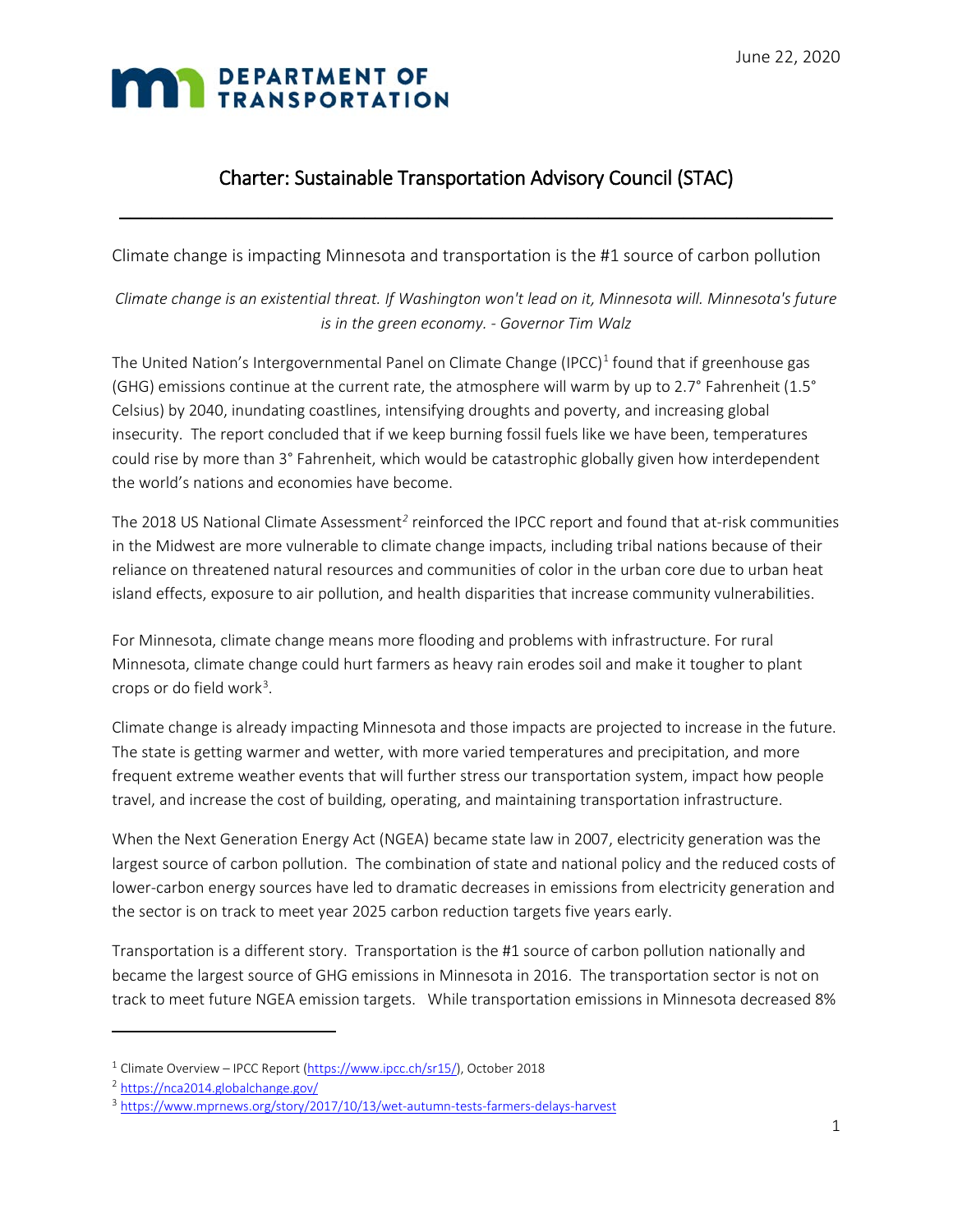overall from 2005 to 2016, they have increased annually since 2015, as people buy more trucks and sport utility vehicles (SUVs) and drive more miles each year. Without targeted efforts to reduce carbon pollution from transportation, emissions will continue increasing, especially as federal policy weakens vehicle efficiency regulations<sup>[4](#page-1-0)</sup>.

The transportation sector is changing rapidly. Connected and automated vehicles; biofuels; vehicle electrification; shared mobility; public expectations for connecting transportation and health, climate change, and equity; and other internal and external factors will influence how Minnesota invests, plans, and develops transportation projects and systems.

There is an opportunity for Minnesota to leverage our history of collaboration and science-based policy making to build new connections with existing and nontraditional partners from the public, private, nonprofit, and philanthropic sectors to maximize benefits from the changing transportation landscape to reduce carbon pollution, while also promoting equity, environmental justice, and economic development.

### Purpose of the STAC

The STAC advises MnDOT and provides the agency with recommendations for reducing carbon pollution from transportation, consistent with the MnDOT statutory goals outlined in 174.01, including the following:

- 10) ensure that the planning and implementation of all modes of transportation are consistent with the environmental and energy goals of the state
- 11) promote and increase the use of high-occupancy vehicles and low-emission vehicles
- 13) increase use of transit as a percentage of all trips statewide by giving highest priority to the transportation modes with the greatest people-moving capacity and lowest long-term economic and environmental cost
- 14) promote and increase bicycling and walking as a percentage of all trips as energy-efficient, nonpolluting, and healthy forms of transportation
- 15) reduce greenhouse gas emissions from the state's transportation sector
- 16) accomplish these goals with minimal impact on the environment

### Need for the STAC

l

Minnesota is currently not on track to meet NGEA targets for reducing emissions from the transportation sector in 2025 or 2050. While MnDOT is the principal agency of the state for development, implementation, administration, consolidation, and coordination of state transportation policies, plans, and programs, a broad collation of stakeholders is needed to help the agency make progress towards achieving the multimodal vision and agency statutory goals for a low carbon transportation system.

<span id="page-1-0"></span><sup>&</sup>lt;sup>4</sup> Effective November 26, 2019, The Trump Administration proposed new and amended greenhouse gas (GHG) and Corporate Average Fuel Economy (CAFÉ) standards for model year 2021 to 2026 light duty vehicles.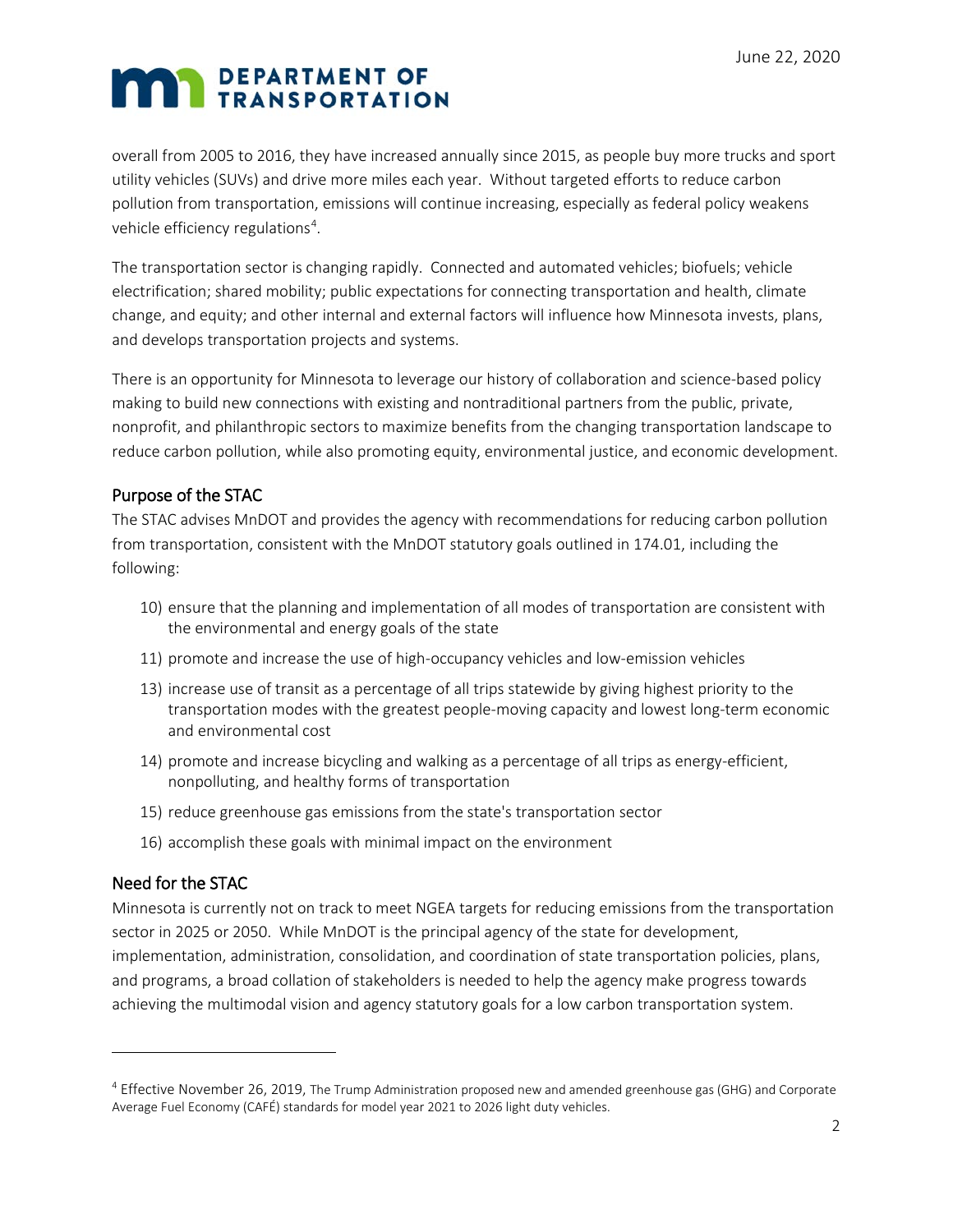#### Goal of the STAC

The STAC will help Minnesota transition to a low-carbon transportation system in a way that is consistent with statutory goals for energy and emissions reductions and maximizes benefits to Minnesota, while recognizing the importance of continued work towards improving safety, reducing inequities, and supporting economic development.

To avoid the most severe impacts of climate change, the Intergovernmental Panel on Climate Change (IPCC) Special Reports in 2019 called for a 50% reduction in carbon emissions by 2035 and a zero-carbon future by 2050; more stringent than goals in the NGEA. Recommendations from the STAC should also evaluate net-zero carbon solutions that do not disproportionately impact frontline communities.

### Scope of the STAC

The full breadth of transportation activities in Minnesota may be reviewed, including those where MnDOT has direct responsibility and indirect influence. This includes, but is not limited to, system/network planning, project design, construction, operations, maintenance of transportation infrastructure, and engagement, education, and outreach.

### Organization of the STAC

The STAC includes approximately 17 members appointed by the MnDOT Commissioner and additional exofficio members from partner agencies and the legislature.

The council will submit an annual report to MnDOT by December 1 each year. The report describes the actions taken by the STAC during the previous year and any specific recommendations for MnDOT. MnDOT will have 90 days to respond to each recommendation in the report.

#### *Co-Chairs*

The MnDOT Commissioner is the co-chair of the STAC<sup>5</sup>. Christopher Clark, President of Xcel Energy MN, SD, ND, is the other co-chair. The MnDOT Assistant Commissioner for Sustainability may serve as a proxy in the absence of the MnDOT Commissioner.

#### *Members*

l

Members are appointed by the MnDOT Commissioner to provide recommendations to the agency that support the STAC goals, including through development of an annual report. STAC members serve a twoyear term and can serve consecutive terms at the discretion of the MnDOT Commissioner. Members are expected to annually attend at least 80% of the STAC meetings, or 5 of the 6 planned meetings each year. Members vote and approve formal recommendations of the STAC to MnDOT.

<span id="page-2-0"></span> $5$  174.02 Commissioner's Powers and Duties. Subd. 1a. (3) minimize the degradation of air, water quality, and the climate, including reduction in greenhouse gas emissions;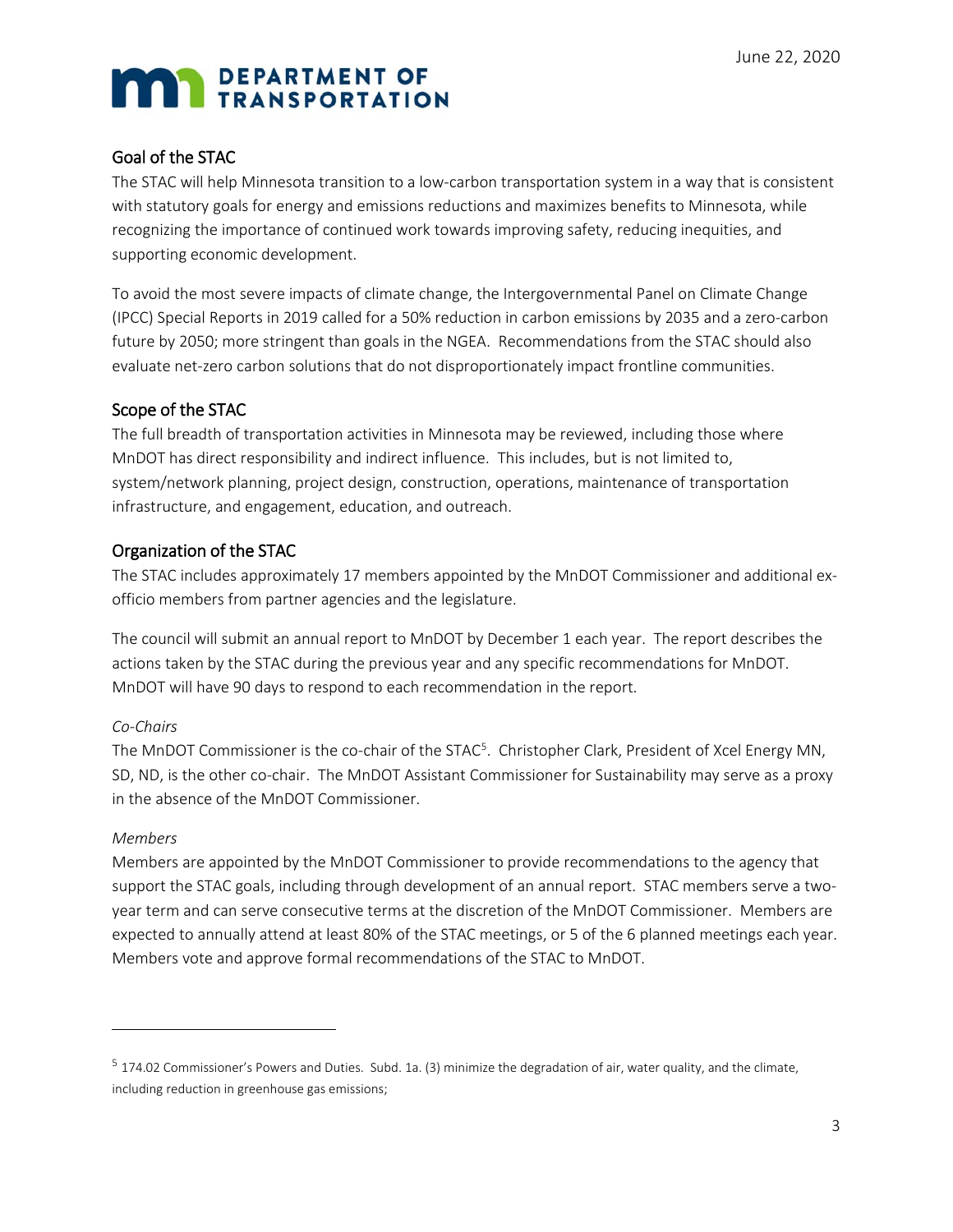#### *Ex officio members*

Ex officio members are appointed by the MnDOT Commissioner to provide expertise and may help present recommendations to the STAC. Ex officio members serve a two-year term and can serve consecutive terms at the discretion of the MnDOT Commissioner. Ex officio members are expected to annually attend at least 80% of the STAC meetings, or 5 of the 6 planned meetings each year. Ex officio members will participate in all STAC activities but do not vote on formal recommendations.

#### *Work Groups*

The STAC will establish work groups to perform work outside of the bi-monthly STAC meetings, and incorporate feedback from non-members, including technical experts and stakeholders. Any work done in a work group must be approved by the full STAC to be incorporated into the annual report.

Work groups are supported by MnDOT staff and must have a STAC member lead or co-leads. Participation should generally be limited to 10 people or less and can include external technical experts and stakeholders.

#### *Staffing and support*

The MnDOT Office of Sustainability and Public Health provides direction, staffing, and logistical support for the STAC which includes managing scheduling and meeting logistics, providing regular communications to the STAC, and helping prepare the annual report. MnDOT staff provide similar support for work groups but some additional resources from work group members, or others, may also be needed.

#### Meetings and meeting materials access

Meetings are scheduled approximately every two months based on the availability of the MnDOT Commissioner, MnDOT staff, members and ex officio members, and presenters, if applicable. Members may occasionally need to do preparatory work before the meetings and will be notified in advance if this is necessary.

Meetings are announced and agendas will be shared with members and ex officio members via email at least one week before the meeting. Meeting materials, including agendas and meeting notes, will also be posted on the MnDOT Sustainability and Public Health website.

#### *Alternates*

Members are allowed and encouraged to send a substitute, or alternate, to join when members are unable to attend. Alternates are not able to participate in decisions about formal recommendations.

#### *Meeting notes*

MnDOT staff provide draft meetings notes for review following each meeting. Comments made by STAC members and ex officio members during the meeting will not be attributed to individuals without permission. Members and ex officio members will have one week to comment before notes are posted on the MnDOT Sustainability and Public Health website.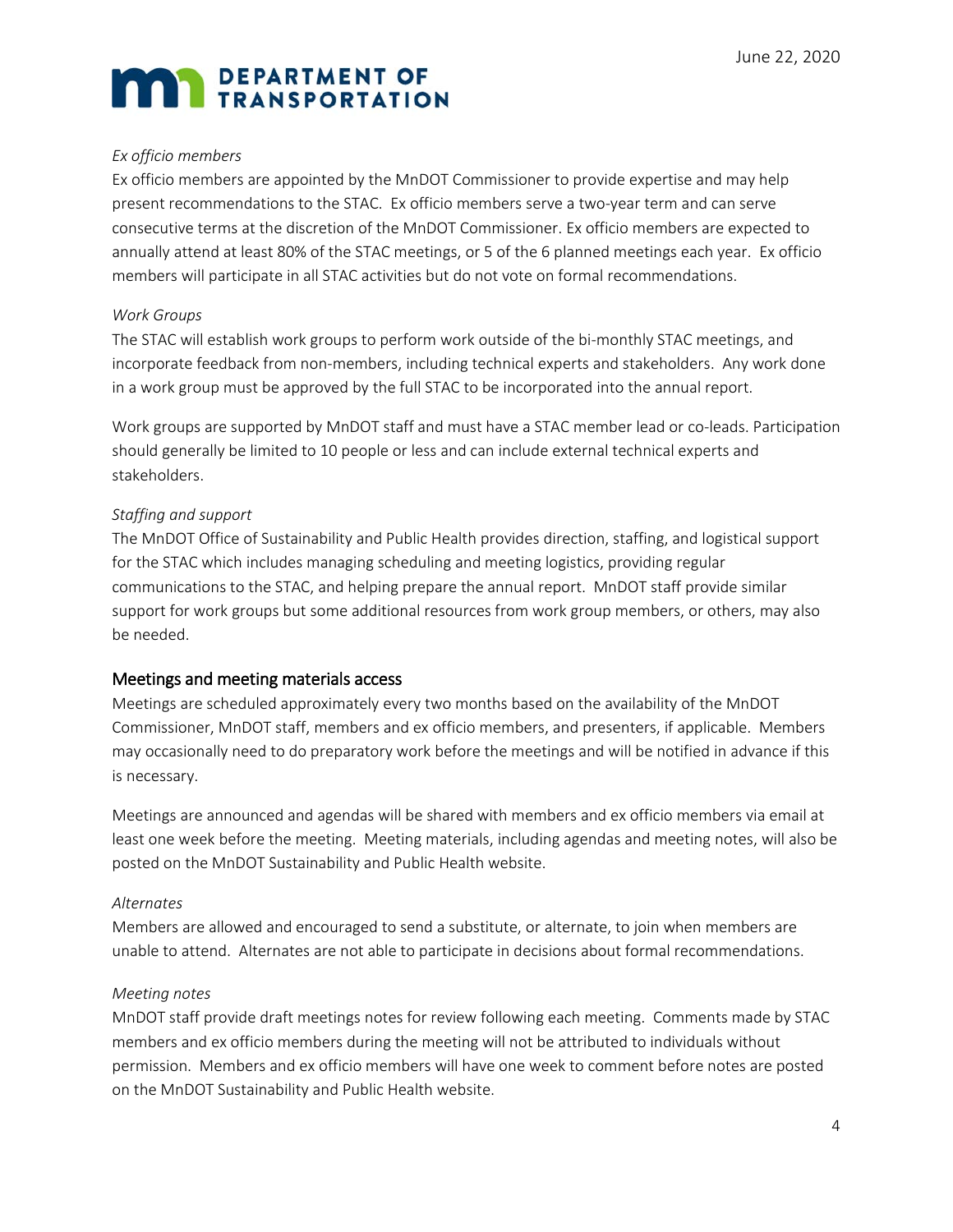#### *Work groups*

Work group members provide knowledge and expertise by participating in meetings and/or by commenting on meeting notes and recommendations. Work group participants are asked to sign in at meetings. Work group comments may be aggregated and not attributed to any individual.

#### *Public comment period*

Public input and participation is encouraged. Each meeting shall include a period for public comment so that non-members can provide input on topic(s) discussed during that meeting.

#### **Communication**

MnDOT staff support meeting logistics, planning, and communications for all STAC meetings. MnDOT will provide similar support for work groups.

#### Meeting Process

FACILITATION. Meetings are facilitated by MnDOT and normally last two hours. Meetings will end on time and with a clear understanding of assignments and next steps. Extending meeting time is not encouraged and requires consent of a majority of members in attendance using a show of hands or by voice, if member attending virtually.

TIMELINESS. Participants strive to meet the deadlines for giving feedback and other participation.

RESPECTFUL COMMUNICATION. Participants recognize that divergent ideas ensure robust recommendations and agree to listen respectfully to all opinions. If they choose, the group may develop other meeting guidelines to facilitate communication.

NATURE OF RECOMMENDATONS. Recommendations focus on helping Minnesota achieve goals to reduce emissions and energy use while maximizing benefits to all Minnesotans.

QUOREM. At least 12 members or ex officio members must be present to make final decisions and/or recommendations.

FORMAL RECOMMENDATIONS. Formal recommendations will generally be made by a consensus of members who attend the meeting.

OPEN MEETINGS. STAC meetings are open to the public and a short time will be allotted at the end each meeting for public comment. Work group meetings are also open to the public and people not on the work group may attend work group meetings. Depending on timing and number of participants, and in consultation with the work group lead/co-lead, meeting facilitators may provide an opportunity for members of the public to address the work group.

"BIKE RACK." Items raised for discussion but not on the agenda may be listed for discussion another time.